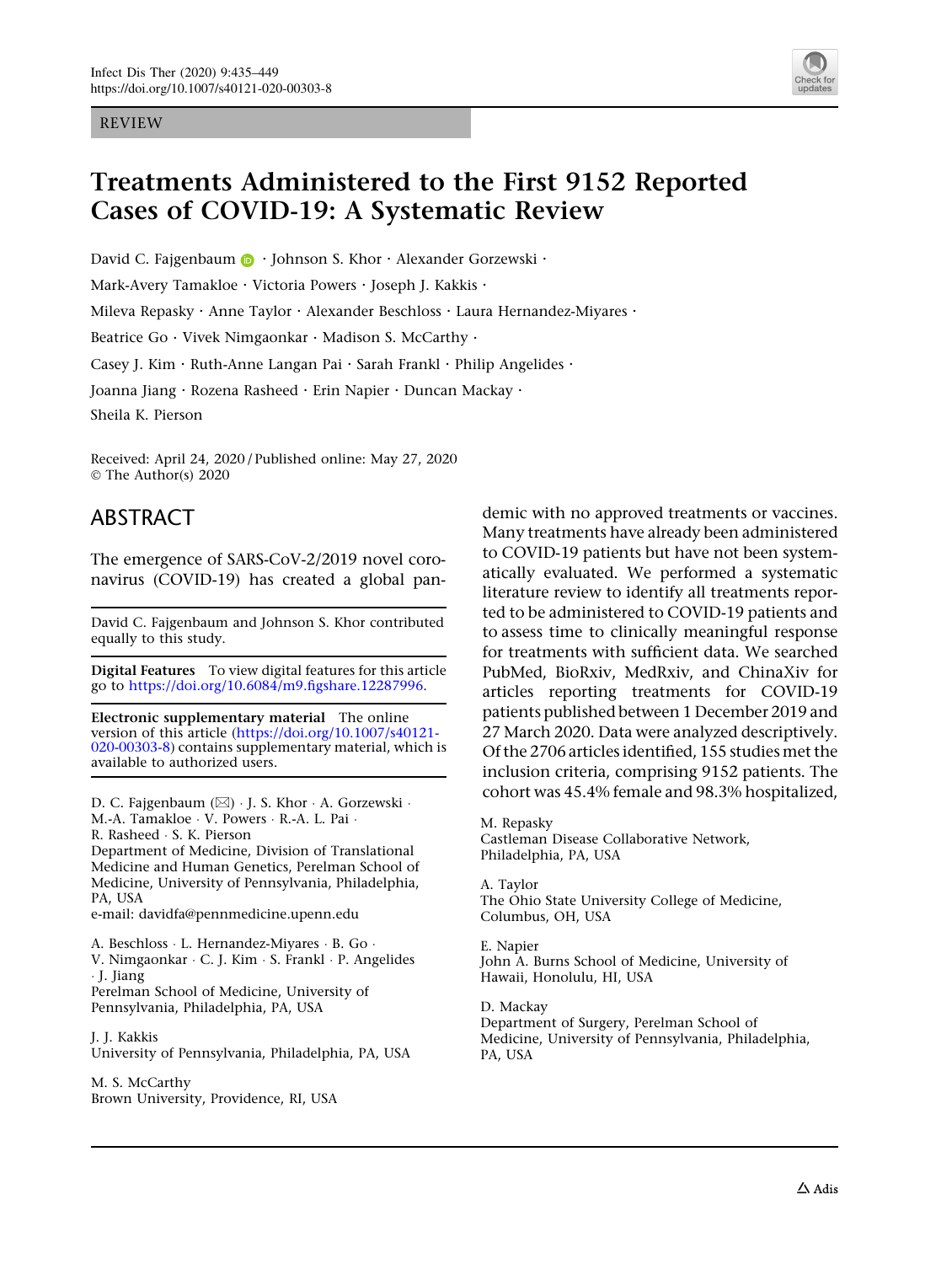and mean (SD) age was 44.4 years (SD 21.0). The most frequently administered drug classes were antivirals, antibiotics, and corticosteroids, and of the 115 reported drugs, the most frequently administered was combination lopinavir/ritonavir, which was associated with a time to clinically meaningful response (complete symptom resolution or hospital discharge) of 11.7 (1.09) days. There were insufficient data to compare across treatments. Many treatments have been administered to the first 9152 reported cases of COVID-19. These data serve as the basis for an open-source registry of all reported treatments given to COVID-19 patients at [www.CDCN.org/](https://www.CDCN.org/CORONA) [CORONA.](https://www.CDCN.org/CORONA) Further work is needed to prioritize drugs for investigation in well-controlled clinical trials and treatment protocols.

Keywords: COVID-19; Drug repurposing; SARS-CoV-2; Systematic literature review

#### Key Summary Points

#### Why carry out this study?

Data on drugs that have been used to treat COVID-19 worldwide are currently spread throughout disparate publications.

We performed a systematic review of the literature to identify drugs that have been tried in COVID-19 patients and to explore clinically meaningful response time.

#### What was learned from the study?

We identified 115 uniquely referenced treatments administered to COVID-19 patients. Antivirals were the most frequently administered class; combination lopinavir/ritonavir was the most frequently used treatment.

This study presents the latest status of offlabel and experimental treatments for COVID-19. Studies such as this are important for all diseases, especially those that do not currently have definitive evidence from randomized controlled trials or approved therapies.

### INTRODUCTION

SARS-CoV-2 as well as its related disease, 2019 novel coronavirus (COVID-19), is a global pandemic. Over 2,200,000 cases and 150,000 deaths have been reported to date worldwide [[1](#page-12-0)]. With an  $R_0$  reportedly as high as 2–2.5 and a significant case fatality rate, this virus will continue to have a major impact on the health and wellbeing of humans worldwide.

COVID-19 patients exhibit a highly heterogeneous clinical course from mild flu-like symptoms to cytokine-storm-driven acute respiratory and multi-organ failure [[2](#page-12-0)]. Physicians worldwide have administered numerous treatments off-label and through clinical trials to treat COVID-19 patients. Although only four months have elapsed since the emergence of COVID-19, many case reports, single-center series, and interventional studies have been published in medical journals as well as pre-publication archives. Some of these treatments have received widespread attention and are currently undergoing randomized controlled trials while others have not. Identifying and inventorying the full range of treatments reported in use is critical for physicians treating COVID-19. Further indicators of effectiveness among those treatments are important for governments, public health organizations, and pharmaceutical companies identifying and prioritizing treatments for wellcontrolled clinical trials [\[3](#page-12-0)]. However, a systematic effort to consolidate and centralize all treatment data is missing.

Our objective was to perform a systematic review to inventory all treatments that have been reported through any study design to be given to COVID-19 patients and to investigate the time to clinically meaningful response among the most frequently administered treatments when sufficient data were available.

### **METHODS**

#### Search Strategy and Selection Criteria

We completed our systematic literature review according to the PRISMA guidelines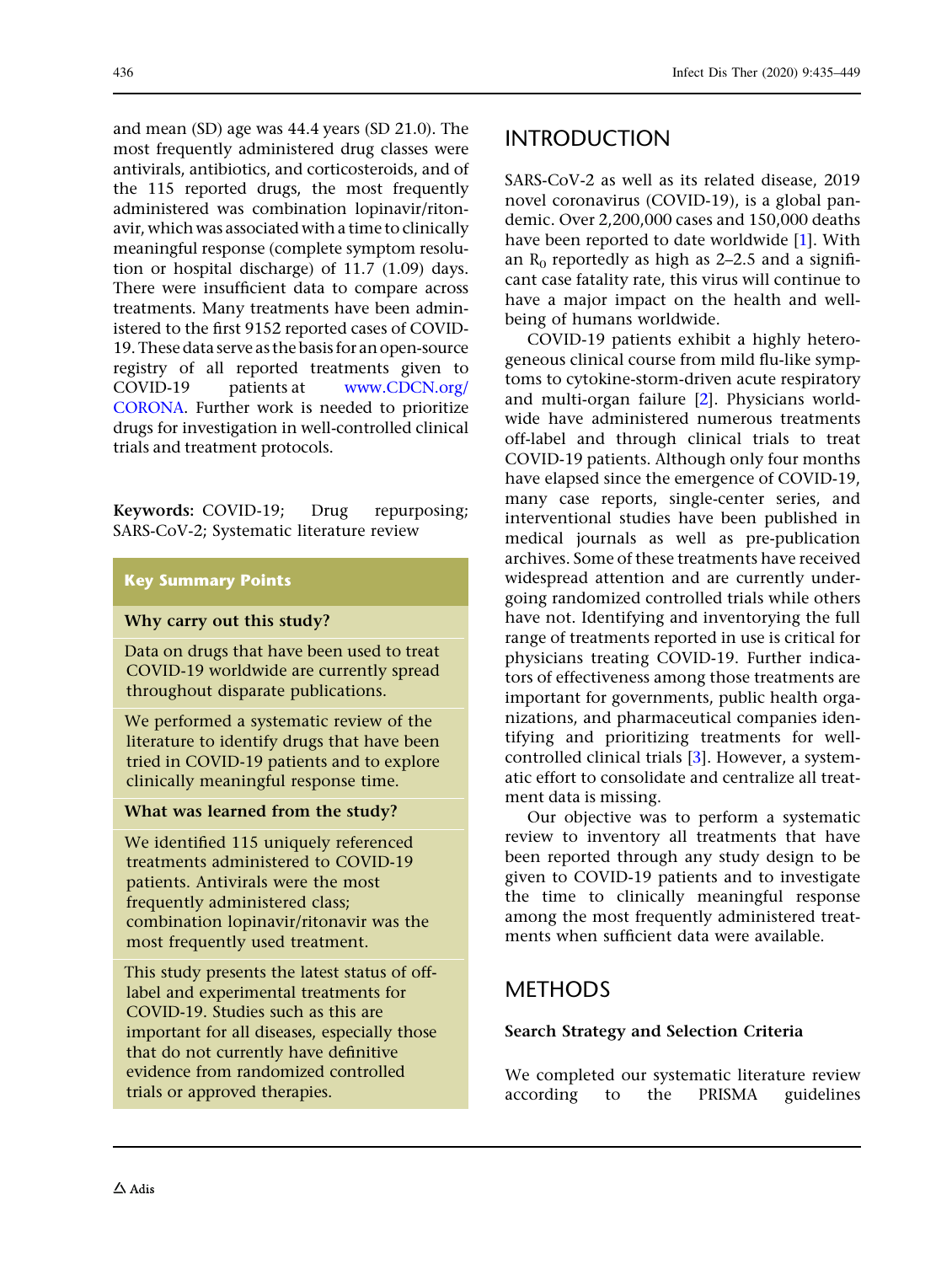(Supplementary Table 1) [\[4\]](#page-12-0). We searched PubMed, BioRxiv, MedRxiv, and ChinaXiv from December 1, 2019, to March 27, 2020, using the following terms ''COVID19'' OR ''SARS-CoV-2'' OR "2019-nCoV". The search was not restricted to publications in any language as translation tools were used for articles not written in English. However, 22 articles could not be accessed, translated, or interpreted by the extractor. Additional references were identified through bibliography searches and review of articles written by study authors. Inclusion criteria included all studies reporting the use of any treatments in COVID-19 patients. Reasons for exclusion include duplication and lack of information on drug treatments administered to COVID-19 patients. No studies were excluded based on participants, treatments, outcomes, study design, or length of study. Both patientand summary-level studies were included. Given the urgency and importance of this information, articles deposited into online prepublication archives were also included. The full text of all articles was reviewed by at least one data extractor to determine if the paper met the inclusion and exclusion criteria. A review protocol can be accessed at [https://www.cdcn.](https://www.cdcn.org/CORONA) [org/CORONA](https://www.cdcn.org/CORONA).

#### Data Extraction

All articles meeting inclusion criteria were read and extracted into a centralized spreadsheet. Elements collected included article type, nationality of the authors, patient disease characteristics, treatments administered, and outcomes, when available. A second individual, either holding a medical degree or currently in medical school, performed an independent review of every article and repeated data extraction for every data point. A third individual (JSK) resolved discrepancies between the two extractors. JSK also reviewed the article list and data extractions to remove duplicates and resolve discrepancies related to study inclusion. Data on all patients with drug treatment information available were included to avoid selective reporting bias within studies, but publication bias is likely present in this study.

Data extraction fields are listed in Supplementary Table 2.

#### Data Analysis

Data were analyzed descriptively; no hypothesis tests were performed. Frequency counts and percentages were used to describe categorical data. A weighted mean (standard deviation) was tabulated for continuous data (age, C-reactive protein, time to clinically meaningful response). For summary-level studies that presented continuous data using a median and interquartile range or sample range, sample mean and standard deviation were imputed using the Wan et al. method  $[5]$  $[5]$ . Data were combined, and an inverse-variance weighted mean was calculated for age and time to clinically meaningful response (TCMR). TCMR was calculated when available at a per-patient and per-drug level and was defined as the shortest duration between drug start and full symptom resolution (according to author) or hospital discharge. When data on both of these time points were provided, the shortest duration was considered as the TCMR. TCMR cannot be conclusively attributed to a given drug, as drugs were included in the calculation regardless of whether they were used alone, concurrently, or sequentially. For the Kaplan-Meier analysis, patients who were not reported to achieve our definition of clinically meaningful response were censored at time to improvement. Treatments were classified according to the Anatomical Therapeutic Classification (ATC) therapeutic subgroup. Analyses were performed using R (version 3.6.0). This article is based on previously conducted studies and does not contain any studies with human participants or animals performed by any of the authors.

## RESULTS

We identified and reviewed 2706 papers (PubMed: 1795, Biorxiv: 298, Medrxiv: 591, Chinaxiv: 22). Of those, 2542 were excluded and 164 underwent complete data extraction by two independent extractors (Fig. [1](#page-3-0)). The studies varied in category from single case reports in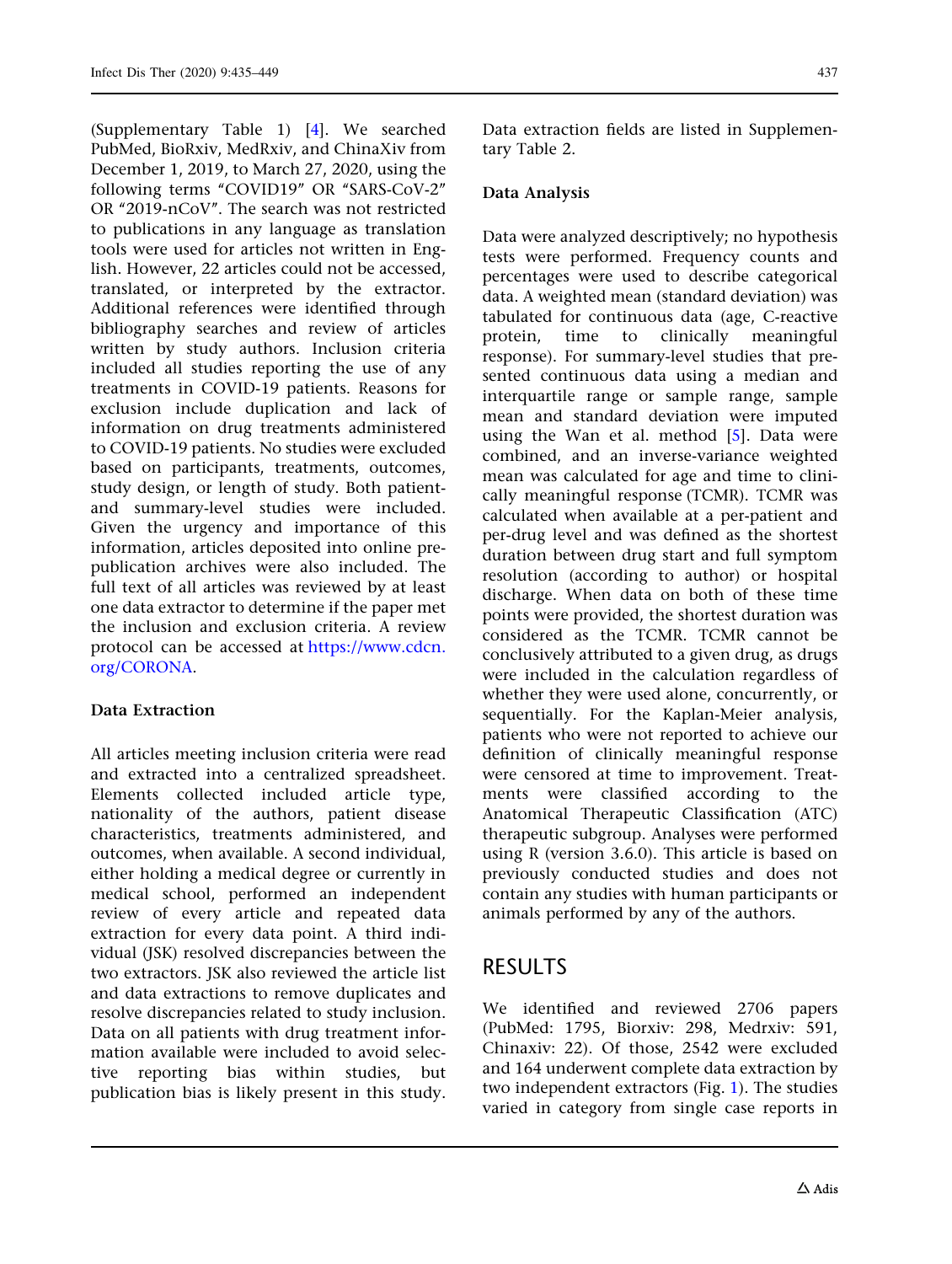<span id="page-3-0"></span>

Fig. 1 PRISMA study selection

pre-publication archives to published randomized controlled trials. There were 155 studies that satisfied inclusion criteria, with 130/155 (83.9%) reported from China and 25 (16.1%) reported from 13 other countries (Afghanistan, France, Germany, Italy, Japan, Korea, Scotland, Singapore, Spain, Taiwan, UK, the USA, and Vietnam). Nine articles were determined not to meet inclusion criteria when re-reviewed by a second extractor. Of the 155 studies, 117 were published in journals indexed on PubMed; the remainder were published in online archives. Studies reviewed included 87 single-patient retrospective case reports, 65 retrospective case series of between 2 and 1099 cases, and 3 interventional clinical trials. Data for 9152 patients were reported, with data reported from 238 patients on an individual patient-level and 8914 patients on a summary level. These data are available in Supplementary Table 3, and an

updated COvid-19 Registry of Off-label & New Agents (CORONA) can be accessed at [https://](https://www.cdcn.org/CORONA) [www.cdcn.org/CORONA.](https://www.cdcn.org/CORONA)

Patients included in the analysis are predominantly Chinese (98.4%) (Table [1](#page-4-0)). The weighted mean patient age was 44.4 (SD 21.0) years, and 45.4% of patients were female. The method of positive COVID-19 testing was reported for 91.3% of patients included in the analysis. Nearly all cases were reported to be hospitalized (98.3%), and 1672 (18.3%) were reported to require ventilation. In 2470 (27.0%) cases, the author described the patient(s) as having "severe" disease.

All patients included in this analysis received at least one treatment intended to treat COVID-19 (Table [1](#page-4-0), Supplementary Table 3). Fourteen therapeutic categories comprised a total of 115 reported treatments as well as many non-descript treatments (e.g., "antibiotics not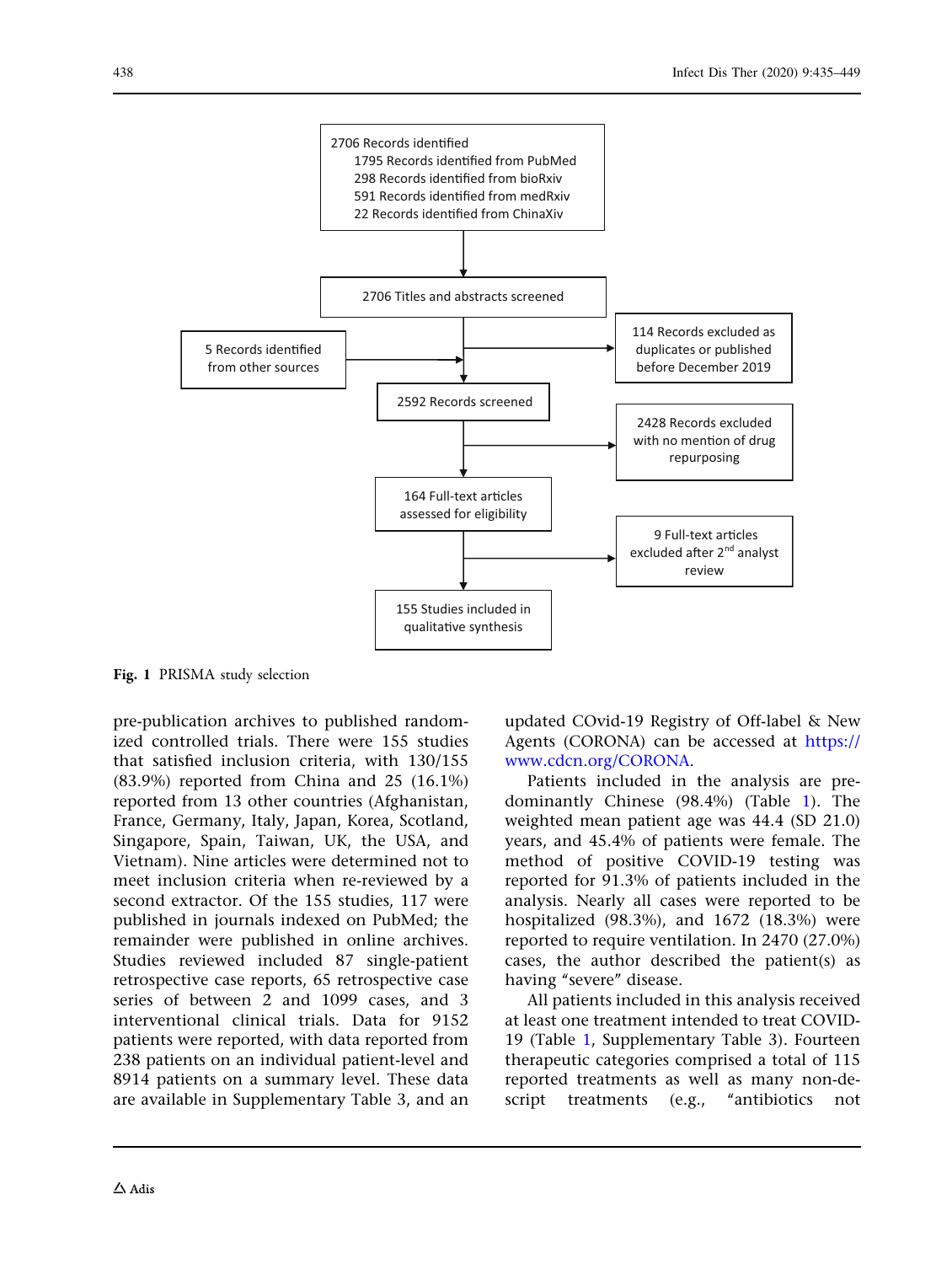| <b>Table 1</b> Study populations |             |
|----------------------------------|-------------|
| $\cal N$                         | 9152        |
| Age (years)                      |             |
| Mean (SD)                        | 44.4 (21.0) |
| Not reported/unknown             | 281         |
| Sex                              |             |
| Female                           | 4155 (45.4) |
| Male                             | 4993 (54.6) |
| Not reported/unknown             | 4           |
| Country of publication           |             |
| China                            | 9002 (98.4) |
| France                           | 101(1.1)    |
| Singapore                        | 19(0.2)     |
| <b>USA</b>                       | 9(0.1)      |
| Taiwan                           | 6(0.1)      |
| Korea                            | 3(0.03)     |
| Germany                          | 2(0.02)     |
| Italy                            | 2(0.02)     |
| UK                               | 2(0.02)     |
| Vietnam                          | 2(0.02)     |
| Afghanistan                      | 1(0.02)     |
| Japan                            | 1(0.01)     |
| Scotland                         | 1(0.01)     |
| Spain                            | 1(0.01)     |
| COVID-19 testing                 |             |
| Testing method reported          | 8357 (91.3) |
| Testing method not reported      | 795 (8.6)   |
| Hospitalized                     |             |
| Yes                              | 8997 (98.3) |
| No                               | 143 (1.6)   |
| Not reported                     | 12(.1)      |
| ICU stay required                |             |
| Yes                              | 1017(11.1)  |
| No                               | 4112 (44.9) |

<span id="page-4-0"></span>Table 1 Study populations

Table 1 continued

| Not reported            | 4023(44.0)  |
|-------------------------|-------------|
| Ventilator required     |             |
| Yes                     | 1672(18.3)  |
| $\rm No$                | 5564 (60.8) |
| Not reported            | 1916 (20.9) |
| Author-defined severity |             |
| Severe                  | 2470 (27.0) |
| Not severe              | 5031 (55.0) |
| Not reported            | 1651(18.0)  |

Data are mean (SD) or  $n/N$  (%), unless otherwise specified

otherwise specified''). Treatments described were administered alone, concurrently, or sequentially with others. Given the nature of the reports, we did not differentiate concurrent or sequential treatment regimens. The most frequently administered classifications of treatments were antivirals  $(N = 6547, 71.5\%),$ antibiotics  $(N = 4263, 46.6\%)$ , and corticosteroids  $(N = 2392, 26.1\%)$  (Fig. [2a](#page-5-0)). The most frequently administered treatment given to all patients was combination lopinavir/ritonavir ( $N = 2000$ , 21.9%), followed by interferon  $\alpha/\beta$  $(N = 1767, 19.3\%)$  and immunoglobulins  $(N = 1049, 11.5\%)$  (Fig. [2](#page-5-0)b, Supplementary Table 4). Of the treatments identified, 100 (86.9%) were administered to  $\langle 1\% \rangle$  of all patients.

On a per drug basis, response data were sparse and were largely only available on the individual patient level (e.g., case study). Six drugs had patient TCMR data from at least ten patients and at least ten studies. From our review, oseltamivir (ten patients from ten studies) was associated with the longest average TCMR of 19.8 (10.62); however, the sample size was too small to perform statistical comparisons between drugs (Table [2](#page-6-0), Fig. [3](#page-7-0)). Interferon- $\alpha/\beta$ , which had the highest amount of available response data ( $N = 107$  patients from  $N = 14$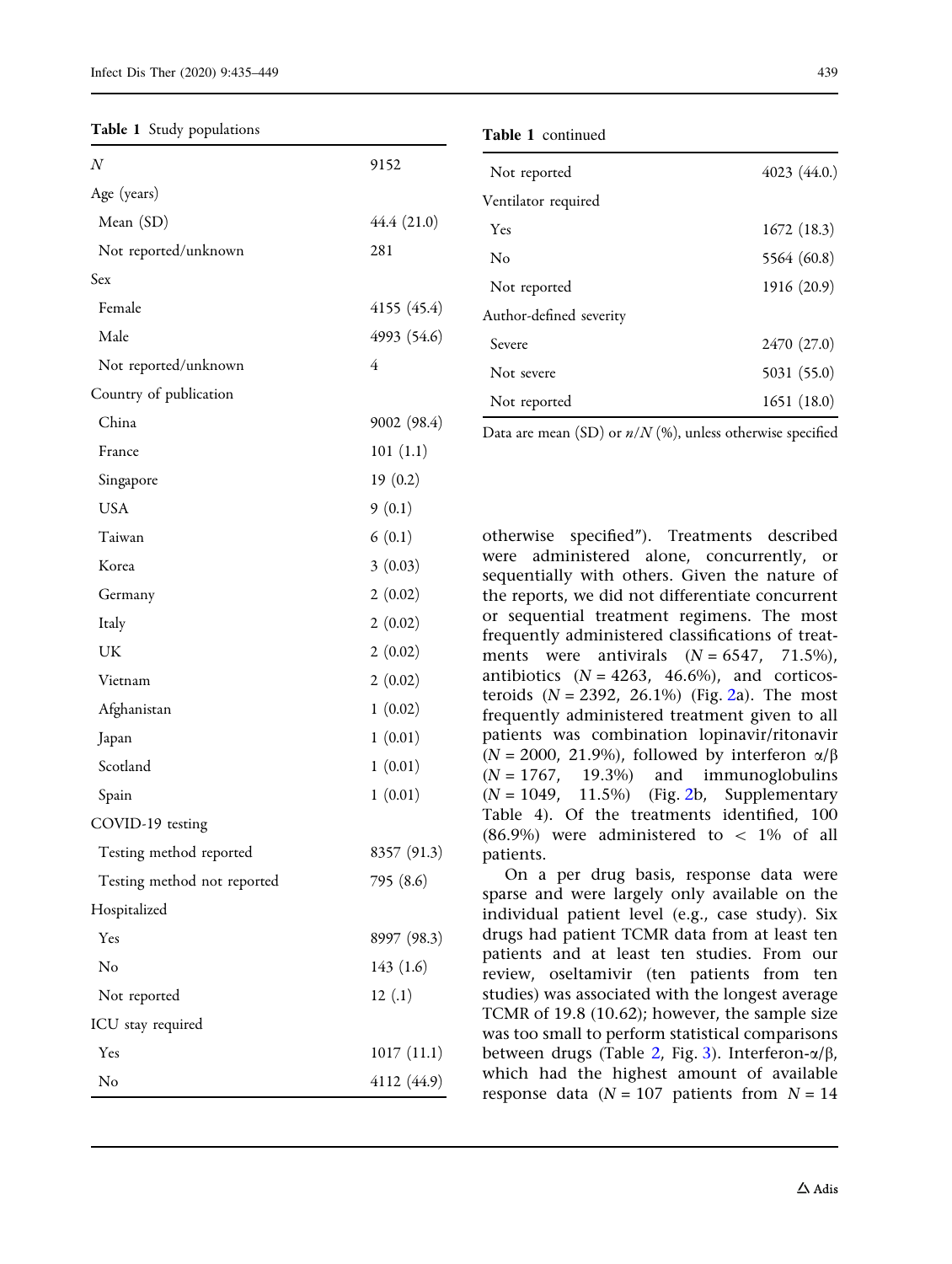<span id="page-5-0"></span>

Fig. 2 Most frequently administered therapeutic classes of drugs. Most frequently administered therapeutic classes of drugs according to the Anatomical Therapeutic Classification system (a), and most frequently administered

studies), was associated with the shortest weighted TCMR, at mean (SD) 9.9 (2.65). Combination lopinavir/ritonavir included the second most available data  $(N = 76$  patients from  $N = 15$  studies) and was associated with a TCMR of 11.7 (1.09) days. For these two treatments, we restricted to the studies reporting patient-level observations and plotted a Kaplan-Meier curve for time to clinically meaningful response ( $N = 37$  observations for interferon- $\alpha/\beta$ and  $N = 34$  observations for lopinavir/ritonavir) (Supplementary Fig. 1). For both drugs, median TCMR was  $<$  2 weeks.

We compiled a framework through which several treatments identified in this study may be exerting their effects based on recent insights into COVID-19 pathogenesis (Fig. [4](#page-8-0)). SARS-CoV-2 binds to the ACE2 receptor on ciliated

individual drugs reportedly used among the 9152 patients  $(b)$ 

bronchial epithelial cells to gain entry into these cells for viral replication and dissemination in the airway [[6](#page-12-0)]. Patients with a weakened immune response would be expected to have difficulty controlling COVID-19. Patients with a hyper-immune response experience acute respiratory distress syndrome, septic shock, and multiple organ system failure due to a cytokine storm [\[7\]](#page-12-0). Treatments used to date have been proposed to work by inhibiting or modulating these viral or host mechanisms  $[8-11]$ .

### **DISCUSSION**

Despite advances in medical care, therapeutics, and infrastructure that have lowered the burden of infectious diseases in recent years, COVID-19 has emerged as a leading cause of death in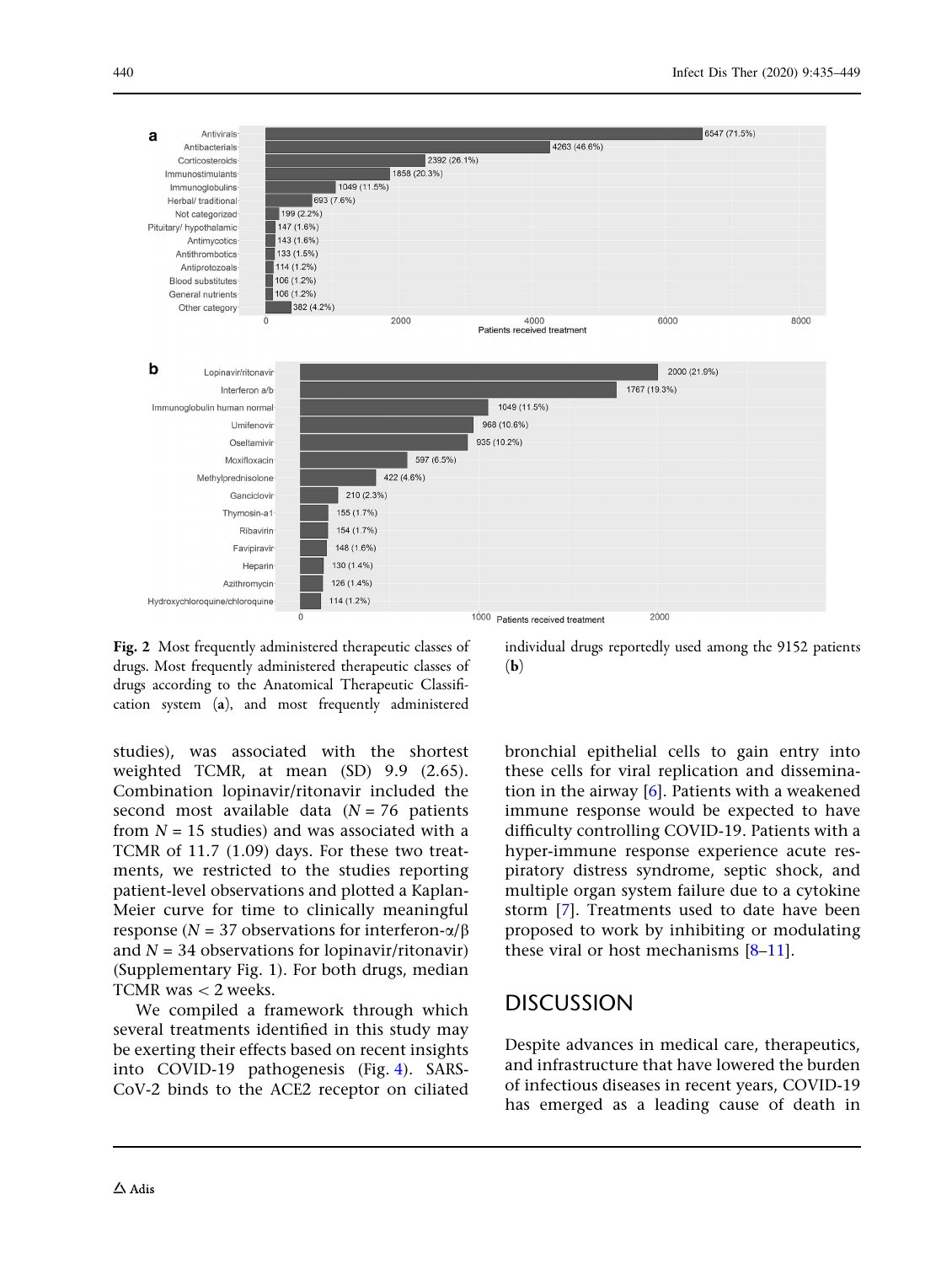| Treatment $(N)$                  | $\boldsymbol{N}$ studies | $N$ patients     | % of patients on drug<br>extractable TCMR | Mean (SD) TCMR | Standard error |
|----------------------------------|--------------------------|------------------|-------------------------------------------|----------------|----------------|
| Antivirals for systemic use      |                          |                  |                                           |                |                |
| Lopinavir/ritonavir              |                          |                  |                                           |                |                |
| Total                            | 15                       | 76               | 3.8%                                      | 11.7(1.09)     | 0.13           |
| Patient-level                    | 14                       | 25               |                                           |                |                |
| Summary-level                    | $\mathbf{1}$             | 51               |                                           |                |                |
| Umifenovir                       |                          |                  |                                           |                |                |
| Total                            | 10                       | 13               | 1.3%                                      | 10.9(7.78)     | 2.16           |
| Patient-level                    | 10                       | 13               |                                           |                |                |
| Summary-level                    | $\boldsymbol{0}$         | $\boldsymbol{0}$ |                                           |                |                |
| Oseltamivir                      |                          |                  |                                           |                |                |
| Total                            | 10                       | 10               | 1.1%                                      | 19.8 (10.62)   | 3.36           |
| Patient-level                    | 10                       | 10               |                                           |                |                |
| Summary-level                    | $\boldsymbol{0}$         | $\boldsymbol{0}$ |                                           |                |                |
| Immunostimulants                 |                          |                  |                                           |                |                |
| Interferon- $\alpha/\beta$       |                          |                  |                                           |                |                |
| Total                            | 14                       | 107              | 6.1%                                      | 9.9(2.65)      | 0.26           |
| Patient-level                    | 12                       | 32               |                                           |                |                |
| Summary-level                    | $\sqrt{2}$               | 75               |                                           |                |                |
| Corticosteroids for systemic use |                          |                  |                                           |                |                |
| Methylprednisolone               |                          |                  |                                           |                |                |
| Total                            | 12                       | 13               | 3.1%                                      | 14.2 (6.69)    | 1.86           |
| Patient-level                    | 12                       | 13               |                                           |                |                |
| Summary-level                    | $\boldsymbol{0}$         | $\boldsymbol{0}$ |                                           |                |                |
| Antibacterials for systemic use  |                          |                  |                                           |                |                |
| Moxifloxacin                     |                          |                  |                                           |                |                |
| Total                            | $10\,$                   | $10\,$           | $1.7\%$                                   | 16.2(8.6)      | 2.73           |
| Patient-level                    | $10\,$                   | 10               |                                           |                |                |
| Summary-level                    | $\boldsymbol{0}$         | $\boldsymbol{0}$ |                                           |                |                |

<span id="page-6-0"></span>Table 2 Time to clinically meaningful response for patients on the seven most frequently used drugs (independently or in combination with other treatments)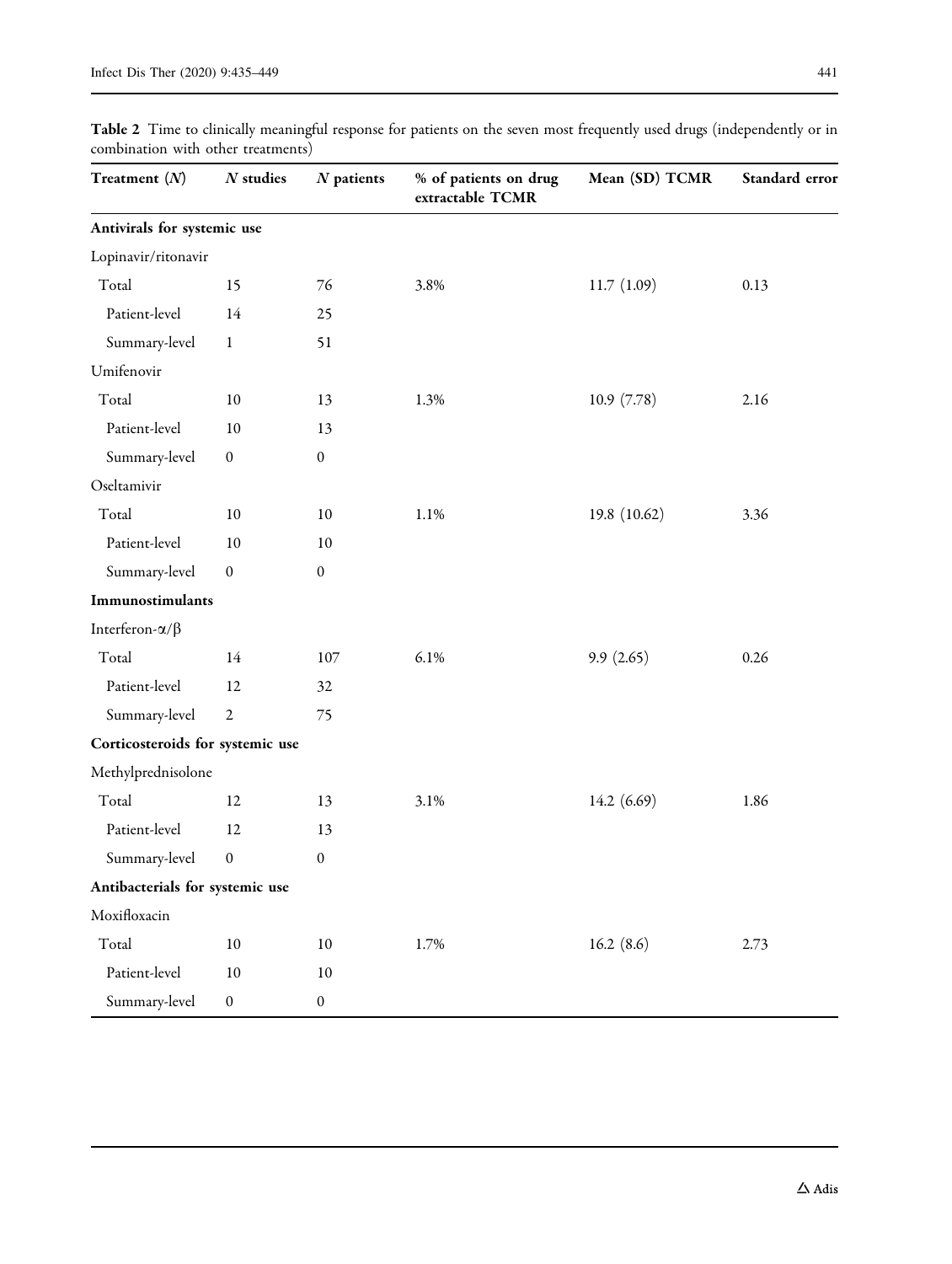<span id="page-7-0"></span>

Fig. 3 Mean weighted time to clinically meaningful response associated with the most frequently used drugs. Clinically meaningful response was calculated as the duration from drug start until the earliest of authorreported resolution of symptoms or hospital discharge. Data on drugs with response times available from at least ten studies are included. A mean and standard deviation was imputed from summary-level reports with median

developed and developing countries. Drug repurposing is the fastest route toward an effective and accessible treatment against COVID-19 before a vaccine is available. A previously unquantified but large number of treatments have been tried off-label or experimentally. To date, only small case reports and single-center studies have reported treatments and data on their potential effectiveness. Some of these publications have received more attention than others leading to further use. It is important to systematically evaluate all previously used treatments to avoid missing effective options. In this systematic review, we identified 115 reported treatments that have been used off-label or experimentally to treat COVID-19; we report an initial assessment of associations with clinically meaningful response. Unsurprisingly, antivirals were the most frequently administered class of treatments. Combination lopinavir/ritonavir and interferon- $\alpha/\beta$  were the most frequent treatments given to all patients. Given the limited data and the fact that drugs are often given concurrently or sequentially, we did not seek to compare drugs; however, lopinavir/ritonavir and interferon- $\alpha/\beta$ , which had the most of data, were each associated with average TCMR of  $\lt$  2 weeks.

(interquartile range), and a weighted mean was calculated from available data. Drugs may have been used alone or concurrently with others. TCMR observations were available for  $\lt 15$  patients for oseltamivir, methylprednisolone, moxifloxacin, and umifenovir

These data can be used to prioritize promising treatments for randomized controlled trials. Given that the natural history of COVID-19 is complete resolution in most patients, it is essential that prospective, randomly assigned control groups are used to compare with interventional groups. Furthermore, this study can inform public health organizations, governments, and treating physicians about treatments that have been used and could be considered in future patients, considering the current absence of randomized controlled trial data. Many of the 76 regimens proposed by the World Health Organization for COVID-19 treatment in February 2020, as well as proposed in Chinese governmental guidelines, include treatments found in this study [[3](#page-12-0), [5\]](#page-12-0). These drugs were likely often given because they were included in these guidelines. Also, the current case fatality rate of COVID-19 is only interpretable in the context of the medical care and treatments provided to patients to date. Some of the most frequently administered treatments in this study could potentially serve as a starting point for a list of essential medicines for resource-limited regions. Lastly, there are a number of high throughput drug screening efforts underway to identify existing drugs that may have activity against SARS-CoV-2. This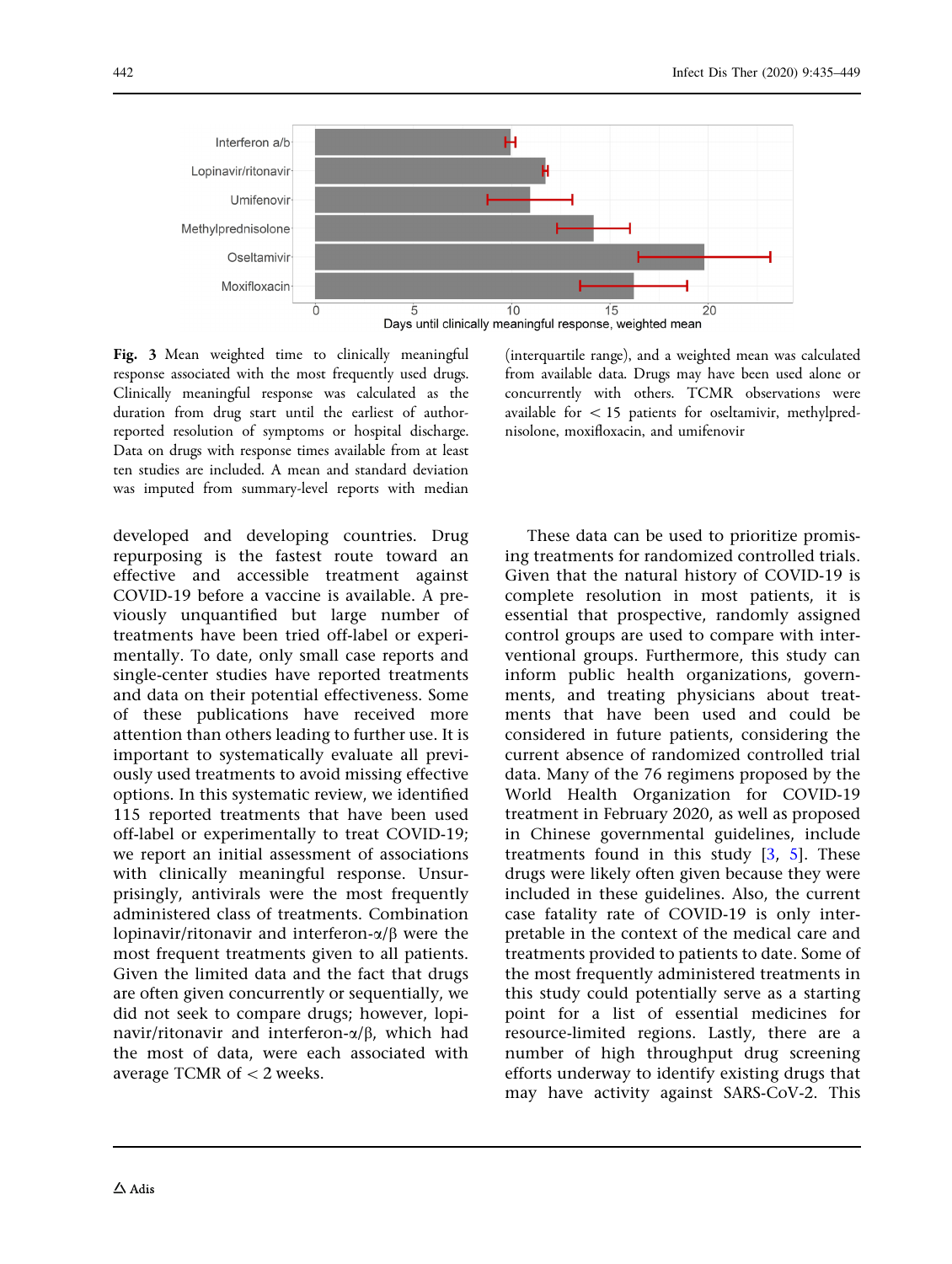

<span id="page-8-0"></span>

Fig. 4 Potential mechanisms of treatments used to date against COVID-19. Treatments given to patients in this study may be acting through one or more of the following mechanisms or they may also have had no effect: (1) limiting entry into ciliated bronchial epithelial cells (Nacetylcysteine, heparin, meplazumab, umifenovir, hydroxychloroquine), (2) inhibiting viral replication (interferon- $\alpha/\beta$ , ritonavir/lopinavir, oseltamivir, ganciclovir, ribavirin, favipiravir, remdesivir, danoprevir), (3) preventing viral dissemination via antibody-mediated neutralization by increasing SARS-CoV-2-specific antibodies (convalescent plasma) or non-specific antibodies (IVIg, thymopentin), (4) strengthening a weakened immune response with immunostimulants (interferon- $\alpha/\beta$ , thymosin- $\alpha$ -1), (5) preventing a hyper-immune response with immunosuppressants (corticosteroids, hydroxychloroquine, IVIg), or (6) controlling a hyper-immune response (corticosteroids,

study provides information on drugs currently in frequent use.

The treatments that have received the most attention to date include hydroxychloroquine, tocilizumab). Antibiotics such as azithromycin, moxifloxacin, ceftriaxone, and cefoperazone were used more than 25 times but the potential mechanism of action is unknown. These drugs may be acting by preventing secondary infections, controlling inflammation, modulating the microbiome, or directly having an anti-viral effect; they may also have had no effect. A number of treatments also administered in this study support vital organ function, such as bacillis lichenformis (gastrointestinal), antacids (gastrointestinal), continuous renal replacement therapy (kidneys), vasopressors/vasocontrictive agents (cardiovascular), and expectorant and antitussive agents (respiratory). IVIg intravenous immunoglobulin. Dotted lines represent potential secondary mechanisms of action

azithromycin, antivirals used effectively against similar viruses (SARS, MERS, influenza), convalescent plasma, and cytokine storm-directed therapies. In our systematic review,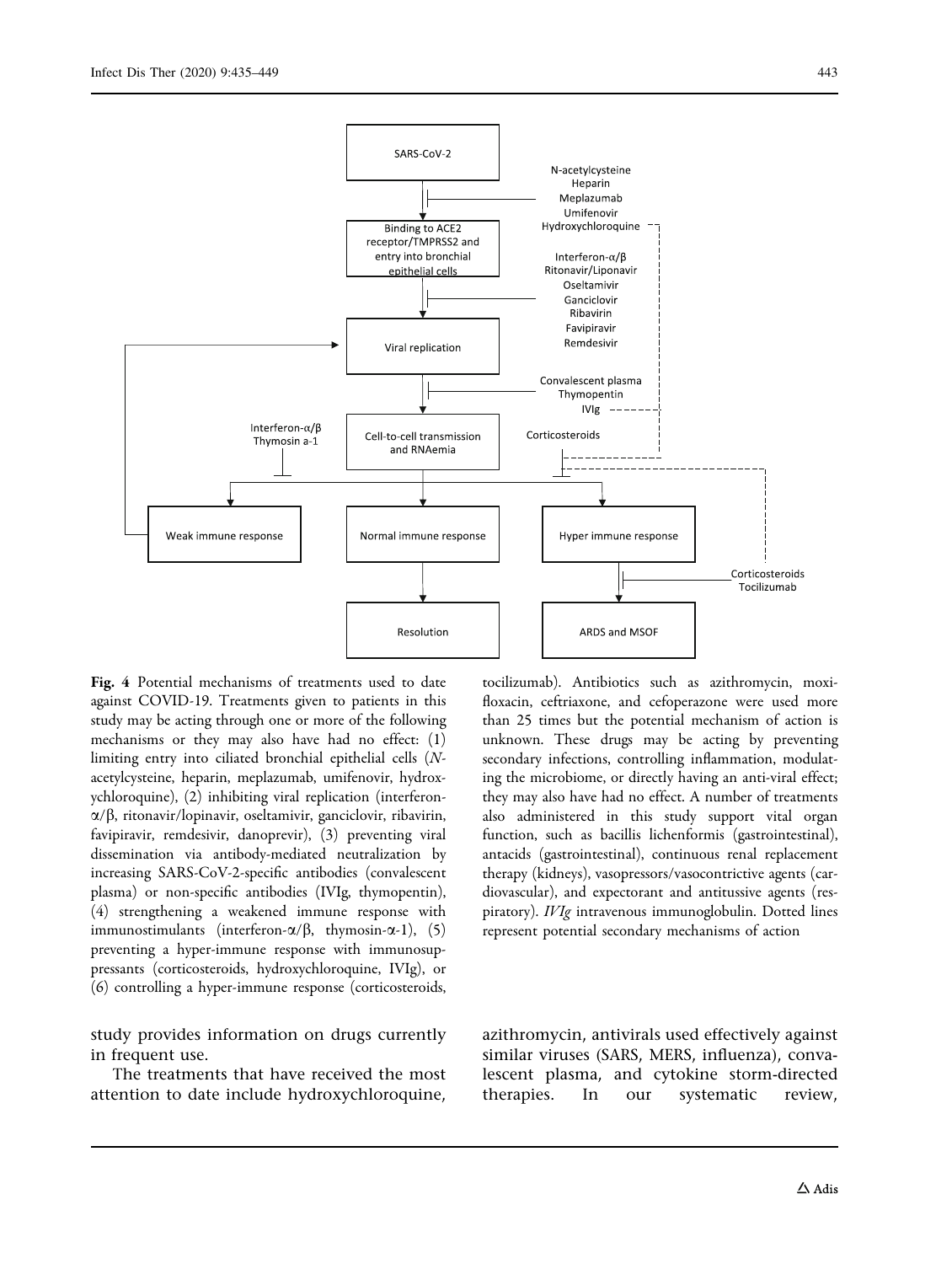hydroxychloroquine was used 114 times. These patients are from a small case series and two large observational studies, which did not provide enough information to calculate a TCMR. Hydroxychloroquine is believed to increase the endosomal pH needed for virus-cell fusion, interfere with glycosylation of the ACE2 receptor, and modulate the immune response [[12](#page-12-0)]. Data published after the end date of this systematic literature review have revealed notable discrepancies with studies reporting positive outcomes, null results, and potential harmful side effects [\[13–15\]](#page-12-0). Ritonavir/lopinavir, administered 2000 times in this study, is a protease inhibitor approved for HIV that has demonstrated activity against MERS and SARS [\[16,](#page-13-0) [17\]](#page-13-0). Despite its frequent use, one randomized controlled trial included in this study reported no benefit beyond standard of care. However, the study began administration  $>$ 10 days into the disease course, so it is still being studied earlier in disease course [[18](#page-13-0)]. Interferon, the second-most frequently administered agent in this study, is a key anti-viral cytokine produced by the host immune system that can inhibit coronavirus replication and boost the immune response [[19–21\]](#page-13-0). It was shown to be effective against SARS-CoV and MERS-CoV [\[22,](#page-13-0) [23\]](#page-13-0). Oseltamivir was also used frequently in this study, though the primary intent was likely to prevent concomitant influenza infection and it does not seem to be a promising treatment approach. Remdesivir, a nucleoside inhibitor not yet approved for any indication, has demonstrated positive in vitro activity; it was used in a small number of cases in this study [\[12\]](#page-12-0). Since completion of this systematic review, a larger open-label compassionate use study and a randomized controlled trial have been published; results from another large randomized control trial were also announced but the paper has not undergone peer review. The compassionate use study provided promising data but did not have a control arm [\[24\]](#page-13-0). The published randomized controlled trial did not achieve the primary end point of the study [[25](#page-13-0)], but the other randomized controlled trial was reported to have achieved the primary efficacy end point. Umifenovir, approved for influenza in China and Russia, demonstrated a TCMR of 10.9 (7.78) days in this study, though the sample size was low. A study of 67 patients revealed decreased mortality and improved discharge in patients treated with umifenovir [\[26\]](#page-13-0). Interestingly, a randomized controlled trial demonstrated greater clinical improvement in favipiravirtreated patients than umifenovir among moderately ill patients [\[27\]](#page-13-0). Convalescent plasma was only given in 12 cases, but it was used previously to treat MERS and SARS, and a number of studies are underway [\[28–30](#page-13-0)].

Similar cytokine storm disorders, such as idiopathic multicentric Castleman disease (iMCD), hemophagocytic lymphohistiocytosis, and chimeric antigen receptor T cell (CART) therapy, are treated by targeting interleukin-6 (IL-6), IL-1, JAK/STAT, NFkB, mTOR, and NFAT. Given the overlap with these cytokine storm disorders, drugs such as siltuximab, anakinra, corticosteroids, and tocilizumab may be effective for controlling the COVID-19-related cytokine storm [\[7](#page-12-0)]. Corticosteroids were administered to over one-fourth of all patients  $(N = 2392)$  in this study. To date, there have been significant discrepancies between anecdotal reports of corticosteroids helping to improve respiratory function in patients experiencing COVID-19 cytokine storms and recommendations from public health organizations. In fact, public health organizations have recommended against corticosteroids for COVID-19 unless indicated for other conditions [[3](#page-12-0), [31](#page-13-0), [32\]](#page-13-0). Only 3.1% of all patients who were administered corticosteroids had sufficient data to calculate a TCMR. Further study is needed. Tocilizumab, which blocks the receptor for IL-6 and is effective at abrogating the cytokine storms in iMCD and CART, has also been anecdotally reported to be effective in critically ill patients. Only 22 patients in our study received tocilizumab. Data from randomized controlled trials are urgently needed and should be available soon. The potential benefits for these drugs to control or prevent a hyper-immune response must be weighed against the risk of accelerating disease progression by suppressing the immune response. There are also unanticipated effects when treatments are deployed against novel diseases, such as the high incidence of venous thromboembolism with intravenous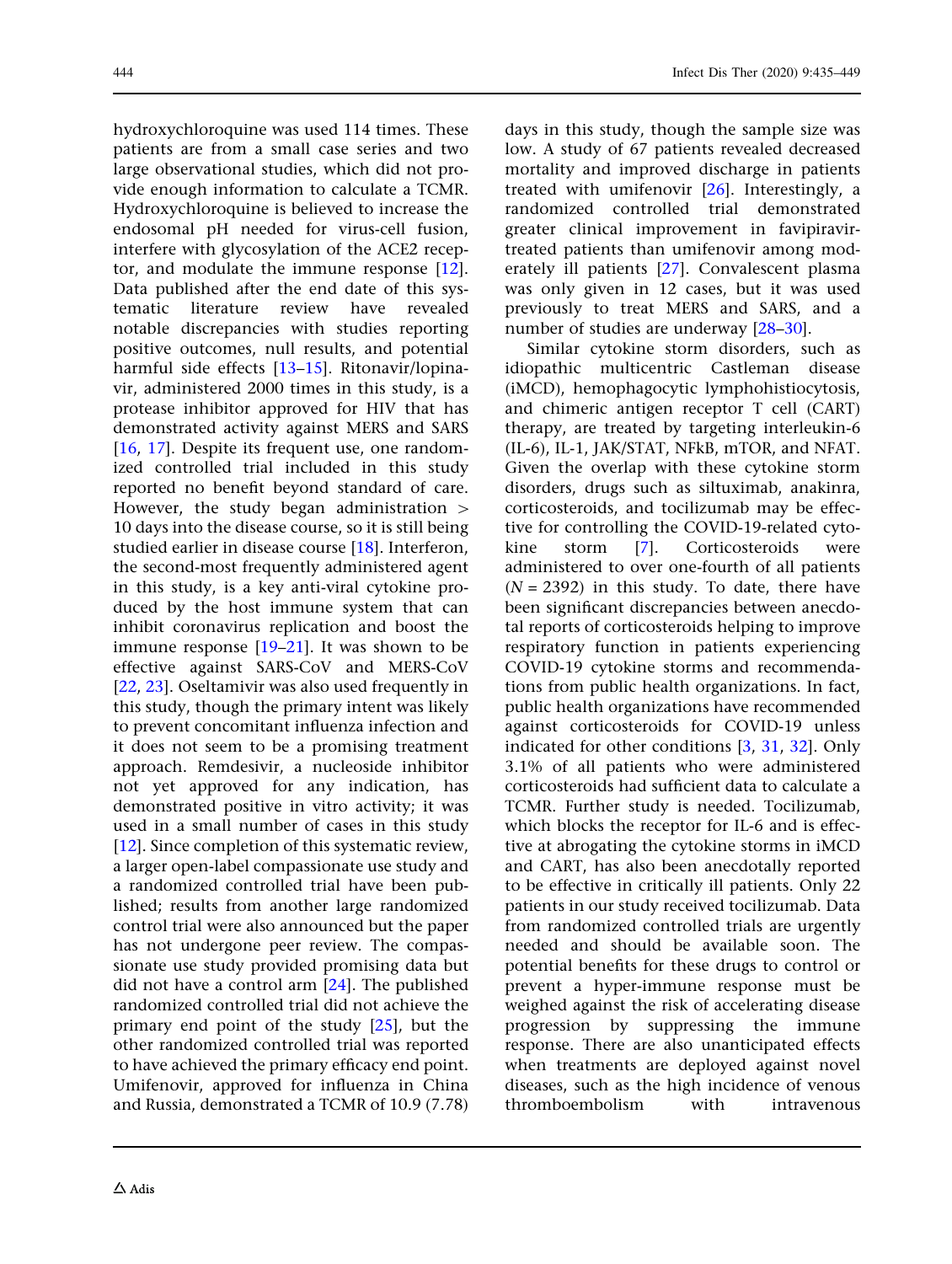immunoglobulin during the 2003 SARS epidemic [[33–35\]](#page-14-0).

This study provides several other broad insights into COVID-19. We observed a 55%-to-45% male-to-female ratio in these moderate-tosevere COVID-19 cases. A similar pattern was observed for SARS-CoV and MERS-CoV and suspected to be related to protection from sex hormones or differences in the burden of chronic diseases  $[36-43]$ . The average age of 44.4 years is younger than in many reports. This may be due to younger patients being more likely to survive a severe presentation and thus more likely to be written up as a case report. Pharmaceutical and traditional Chinese treatments were reported in these publications [\[44](#page-14-0), [45](#page-14-0)]. We found that drugs classified as herbal and traditional medicine were used in 693 patients (7.6%).

This systematic review has several important limitations. In view of the limited number of randomized controlled trials, all papers published in PubMed or archives were included. Therefore, there are case reports and case series with considerably lower data quality standards than randomized controlled trials. From our standpoint, case reports present substantial data quality limitations but they often provide clear information on what treatments were administered and the day of clinically meaningful response, which were the two primary objectives of this study. Furthermore, we felt that data-archived articles about patient characteristics and treatments were important to include and unlikely to change during the peer-review process. Given the current crisis, we chose to enlist a large number of extractors to review the 2706 papers. To improve data quality, a medical doctor or medical student re-reviewed every single extracted case, and any discrepancies were resolved by consensus among extractor #1, extractor #2, an independent reviewer (JSK), senior statistician (SKP), and principal investigator (DCF). This sample set is highly skewed toward hospitalized patients and thus is not likely representative of all COVID-19 patients, and publication bias is likely. Specifically, physicians tend to write up cases where patients have positive outcomes. These papers also tend to be published faster than negative results.

Given the proximity to the emergence of this pandemic and the desire for effective solutions, we expect that there is significant publication bias among the articles in this study. The inclusion of not-yet-published studies, such as the studies we included from archives, within a systematic review can help to reduce publication bias, providing a better estimate of effectiveness or association. Furthermore, the primary objective of this study is to inventory and quantify the various treatments used for COVID-19, which is unlikely to go unreported within a given study. For our secondary objective of assessing the TCMR, there is a risk of bias regarding missing data, measurement of outcomes, and selective outcome reporting. We attempted to mitigate these biases by using a standardized definition of TCMR that overcomes heterogeneity of reported outcomes. However, we did not consider concurrent or sequential drug use when associating TCMR. When sufficient data were not available to determine TCMR for a given study, those cases were not included in the TCMR analysis. Only three articles in this study were randomized controlled trials, so risk of biases related to randomization, allocation, and blinding are not applicable in nearly all studies. However, biased participant selection and misclassification of interventions may influence results in nonrandomized studies. Physicians with resources to write articles may have more resources available to treat their patients. Mortality was not assessed as the majority of publications did not report survival and many patients were still hospitalized at the time of publication. Furthermore, we could not control for the natural history or severity of the disease. These data mostly come from treatment of patients in China, where SARS-CoV-2 emerged, and treatment strategies may differ in other regions. Finally, some studies were extracted through translations instead of the full original text. Despite these limitations, this systematic review provides the first broad overview of treatments tried against COVID-19 and insights that can inform practicing public health organizations, clinicians, and clinical trial prioritization.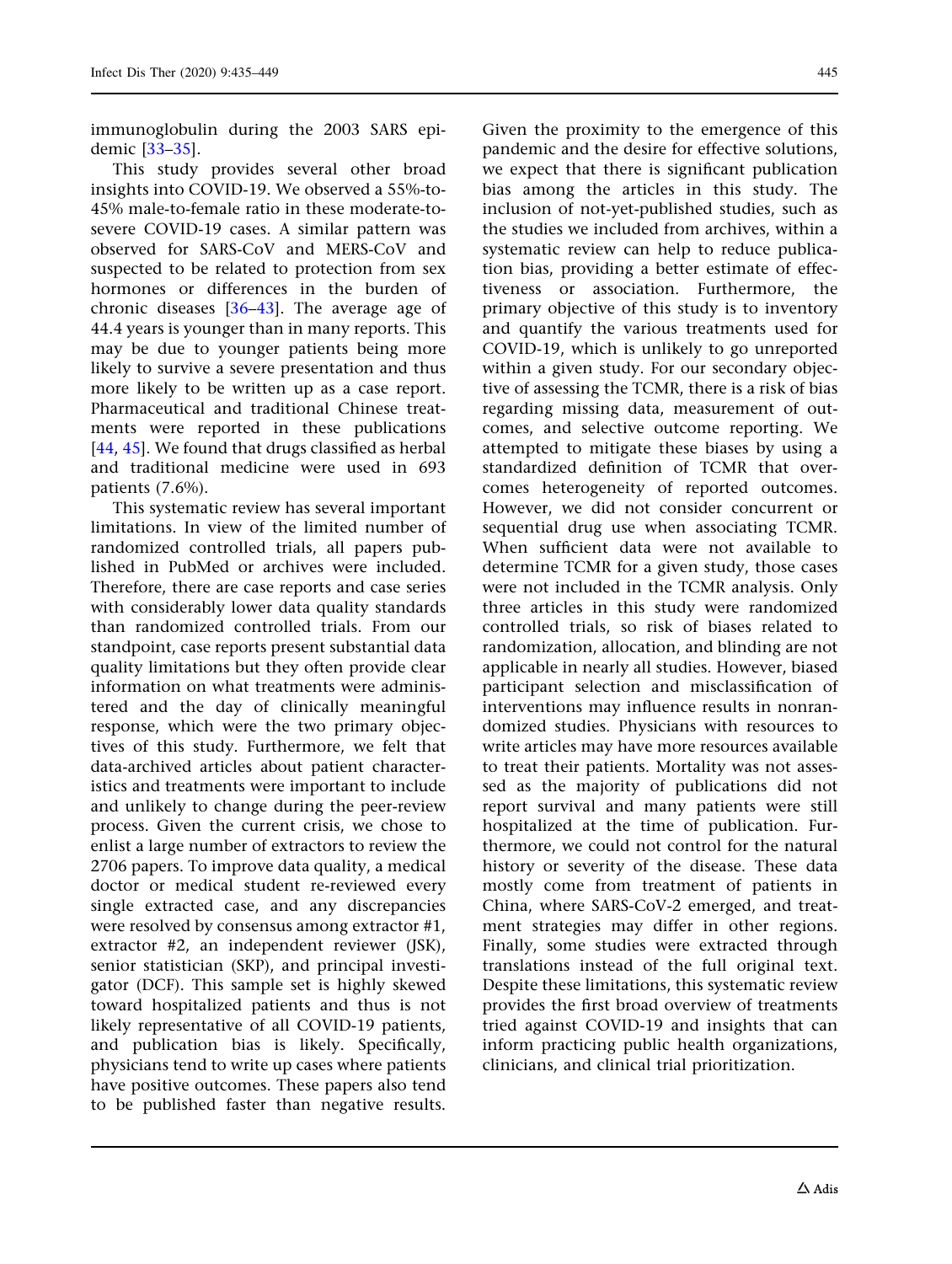### **CONCLUSION**

COVID-19 represents the largest global pandemic and widespread threat to human health in decades. Fortunately, thousands of drugs are available for other indications and can be used off-label immediately. Unfortunately, no central register of all treatments used for COVID-19 exists, so limited data exist on treatment use and activity. Therefore, physicians do not have information on potentially promising treatments and biopharmaceutical companies must make decisions about clinical trials with limited data. We present the first systematic review of treatments used against COVID-19. While the data contained in this study suggest that some drugs may have an effect on treating COVID-19, we strongly encourage clinicians to prescribe treatments based on the results of well-designed randomized controlled trials. This study should serve as an inventory of treatments administered to COVID-19 patients and assist with prioritizing drugs for well-designed randomized controlled trials, having the potential to improve clinical outcomes and reduce the strain on inpatient care in the current pandemic. The importance of these data, heterogeneity of the data, and the time and resources required to perform this study emphasize the urgent need for systematic data collection on off-label and experimental treatments against COVID-19 as well as randomized controlled trials of promising agents. Learning from this experience to inform future pandemics and aid in the discovery of effective treatments for the approximately 7000 diseases without treatments is critically important.

## ACKNOWLEDGEMENTS

We thank Anna Wing, Michael A. Mayer, Megan Fisher, James Germi, Ashwin Amurthur, Eric Rodriguez-Lopez, Bruna Martins, Stephen Bambury, Karen Gunderson, Nick Goodyear, and Cornelia A. Keyser for their contributions to this study. We also thank the physicians, researchers, and patients who contributed their data to help future patients.

Funding. No funding or sponsorship was received for this study or publication of this article. The Rapid Service Fee was funded by the authors. All authors had full access to all the data in the study and had final responsibility for the decision to submit for publication.

Authorship. All named authors meet the International Committee of Medical Journal Editors (ICMJE) criteria for authorship for this article, take responsibility for the integrity of the work as a whole, and have given their approval for this version to be published.

Authorship Contributions. Joseph J. Kakkis, Mileva Repasky, Anne Taylor, Alexander Beschloss, Laura Hernandez-Miyares, Beatrice Go, Vivek Nimgaonkar, Madison S. McCarthy, Casey J. Kim, Ruth-Anne Langan Pai, Sarah Frankl, Philip Angelides, Joanna Jiang, Rozena Rasheed, Erin Napier, and Duncan Mackay reviewed and extracted data from articles and reviewed and revised the manuscript. Alexander Gorzewski, Mark-Avery Tamakloe, and Victoria Powers reviewed and extracted data from articles, performed a re-review of every previously extracted articles, and reviewed and revised the manuscript. Johnson S. Khor did the literature search, reviewed and extracted data from articles, performed data quality queries, analyzed data, and reviewed and revised the manuscript. Sheila K. Pierson planned the study, analyzed data, and reviewed and revised the manuscript. David C. Fajgenbaum planned the study and wrote the manuscript.

Disclosures. David C. Fajgenbaum, Johnson S. Khor, Alexander Gorzewski, Mark-Avery Tamakloe, Victoria Powers, Joseph J. Kakkis, Mileva Repasky, Anne Taylor, Alexander Beschloss, Laura Hernandez-Miyares, Beatrice Go, Vivek Nimgaonkar, Madison S. McCarthy, Casey J. Kim, Ruth-Anne Langan Pai, Sarah Frankl, Philip Angelides, Joanna Jiang, Rozena Rasheed, Erin Napier, Duncan Mackay, and Sheila K. Pierson declare no competing interests.

Compliance with Ethical Guidelines. This article is based on previously conducted studies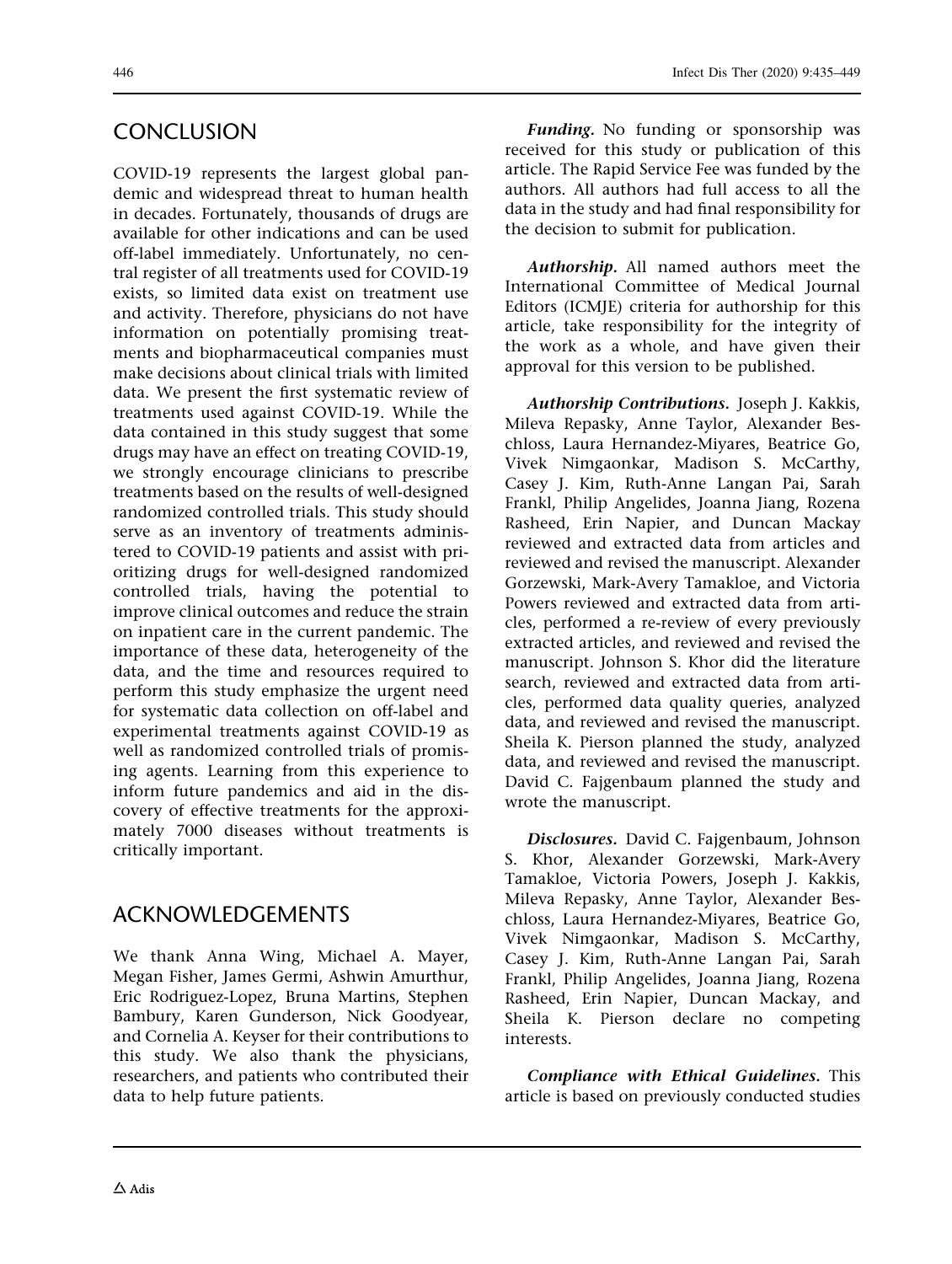<span id="page-12-0"></span>and does not contain any studies with human participants or animals performed by any of the authors.

Open Access. This article is licensed under a Creative Commons Attribution-NonCommercial 4.0 International License, which permits any non-commercial use, sharing, adaptation, distribution and reproduction in any medium or format, as long as you give appropriate credit to the original author(s) and the source, provide a link to the Creative Commons licence, and indicate if changes were made. The images or other third party material in this article are included in the article's Creative Commons licence, unless indicated otherwise in a credit line to the material. If material is not included in the article's Creative Commons licence and your intended use is not permitted by statutory regulation or exceeds the permitted use, you will need to obtain permission directly from the copyright holder. To view a copy of this licence, visit [http://creativecommons.org/licenses/by](http://creativecommons.org/licenses/by-nc/4.0/)[nc/4.0/](http://creativecommons.org/licenses/by-nc/4.0/).

## **REFERENCES**

- 1. Dong E, Du H, Gardner L. An interactive web-based dashboard to track COVID-19 in real time. London: Lancet Publishing Group; 2020.
- 2. Chen N, Zhou M, Dong X, Qu J, Gong F, Han Y, Qiu Y, Wang J, Liu Y, Wei Y, Xia J, Yu T, Zhang X, Zhang L. Epidemiological and clinical characteristics of 99 cases of 2019 novel coronavirus pneumonia in Wuhan, China: a descriptive study. Lancet. 2020;395(10223):507–13.
- 3. Coronavirus disease (COVID-2019) R&D. 2020. [https://www.who.int/blueprint/priority-diseases/](https://www.who.int/blueprint/priority-diseases/key-action/novel-coronavirus/en/) [key-action/novel-coronavirus/en/](https://www.who.int/blueprint/priority-diseases/key-action/novel-coronavirus/en/). Accessed 21 Apr 2020.
- 4. Moher D, Liberati A, Tetzlaff J, Altman DG. Preferred reporting items for systematic reviews and meta-analyses: the PRISMA statement. PLoS Med. 2009;6(7):e1000097.
- 5. Wan X, Wang W, Liu J, Tong T. Estimating the sample mean and standard deviation from the sample size, median, range and/or interquartile range. BMC Med Res Methodol. 2014;14:135.
- 6. Dong L, Hu S, Gao J. Discovering drugs to treat coronavirus disease 2019 (COVID-19). Drug Discov Ther. 2020;14(1):58–60.
- 7. Lan J, Ge J, Yu J, Shan S, Zhou H, Fan S, Zhang Q, Shi X, Wang Q, Zhang L, Wang X. Structure of the SARS-CoV-2 spike receptor-binding domain bound to the ACE2 receptor. Nature. 2020;30(3):1–9.
- 8. Mehta P, McAuley DF, Brown M, Sanchez E, Tattersall RS, Manson JJ. COVID-19: consider cytokine storm syndromes and immunosuppression, vol. 395. London: Lancet Publishing Group; 2020. p. 1033–1034.
- 9. Duchateau J, Delespesse G, Bolla K. Phase variation in the modulation of the human immune response. Immunol Today. 1983;4(8):213–4.
- 10. Duchateau J, Servais G, Vreyens R, Delespesse G, Bolla K. Modulation of immune response in aged humans through different administration modes of thymopentin. Survey Immunol Res. 1985;4(1 Supplement):94–101.
- 11. Gao Z-C, Zhu J-H, Sun Y, Ding X, Ma J-S, Cui Y-X, Du X-K, Gao T, He Q-Y. Clinical investigation of outbreak of nosocomial severe acute respiratory syndrome. Zhongguo Wei Zhong Bing Ji Jiu Yi Xue.  $2003;15(6):332-5.$
- 12. Kumar V, Jung Y-S, Liang P-H. Anti-SARS coronavirus agents: a patent review (2008–present). Expert Opin Ther Patents. 2013;23(10):1337–488.
- 13. Chen Z, Hu J, Zhang Z, Jiang S, Han S, Yan D, Zhuang R, Hu B, Zhang Z. Efficacy of hydroxychloroquine in patients with COVID-19: results of a randomized clinical trial. Science. 2020;7: 20040758.
- 14. Grein J, Ohmagari N, Shin D, Diaz G, Asperges E, Castagna A, Feldt T, Green G, Green ML, Lescure F-X, Nicastri E, Oda R, Yo K, Quiros-Roldan E, Studemeister A, Redinski J, Ahmed S, Bernett J, Chelliah D, Chen D, Chihara S, Cohen SH, Cunningham J, D'Arminio Monforte A, Ismail S, Kato H, Lapadula G, L'Her E, Maeno T, Majumder S, Massari M, Mora-Rillo M, Mutoh Y, Nguyen D, Verweij E, Zoufaly A, Osinusi AO, DeZure A, Zhao Y, Zhong L, Chokkalingam A, Elboudwarej E, Telep L, Timbs L, Henne I, Sellers S, Cao H, Tan SK, Winterbourne L, Desai P, Mera R, Gaggar A, Myers RP, Brainard DM, Childs R, Flanigan T. Compassionate use of remdesivir for patients with severe covid-19. N Engl J Med. 2020. [https://doi.org/10.1056/](https://doi.org/10.1056/NEJMoa2007016) [NEJMoa2007016](https://doi.org/10.1056/NEJMoa2007016).
- 15. Mercuro NJ, Yen CF, Shim DJ, Maher TR, McCoy CM, Zimetbaum PJ, Gold HS. Risk of QT interval prolongation associated with use of hydroxychloroquine with or without concomitant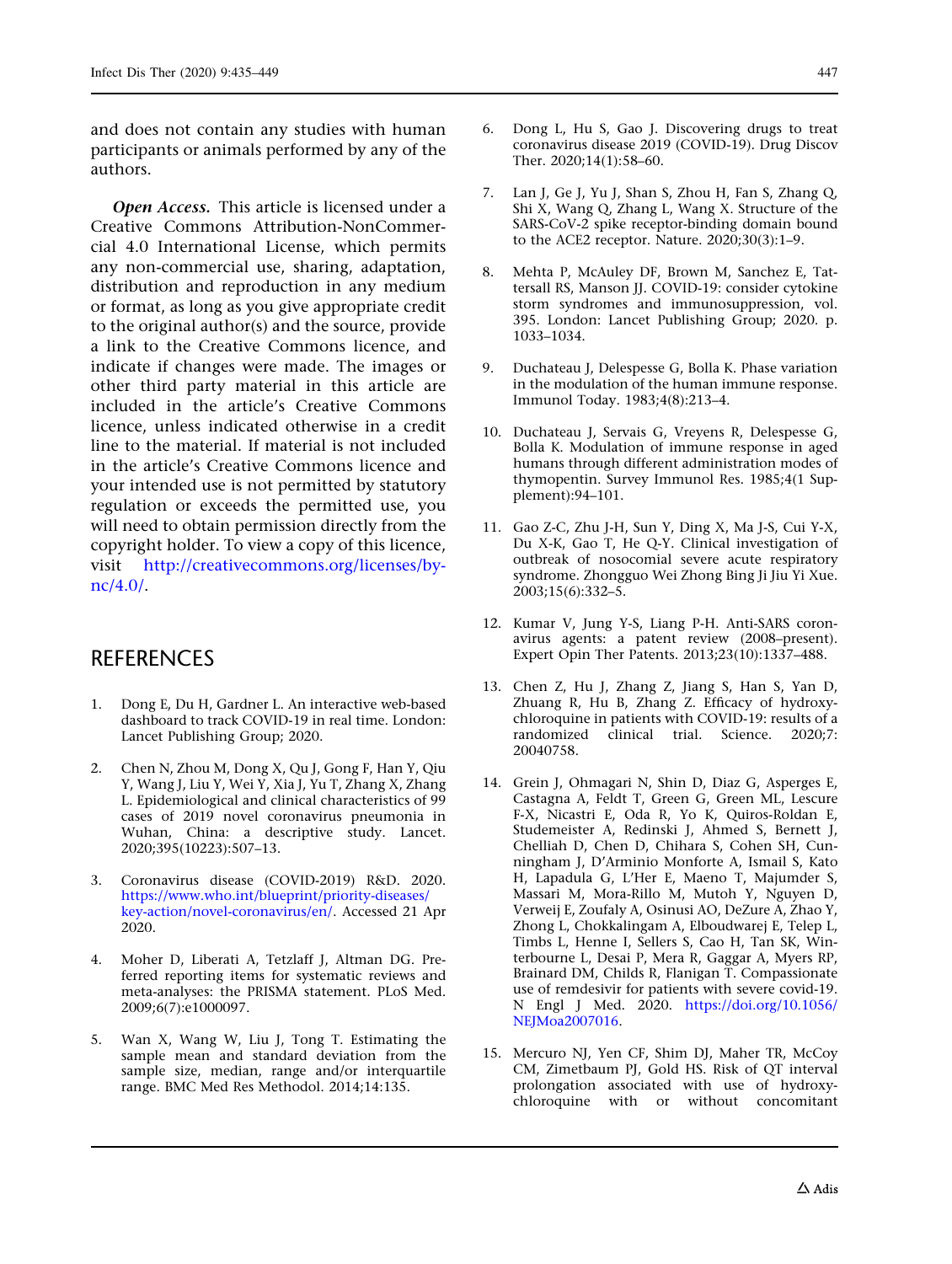<span id="page-13-0"></span>

azithromycin among hospitalized patients testing positive for coronavirus disease 2019 (COVID-19). JAMA Cardiol. 2020;1:5.

- 16. Turner RB, Felton A, Kosak K, Kelsey DK, Meschievitz CK. Prevention of experimental coronavirus colds with intranasal (l-2b interferon). J Infect Dis. 1986;154(3):443–7.
- 17. Morgenstern B, Michaelis M, Baer PC, Doerr HW, Cinatl J. Ribavirin and interferon- $\beta$  synergistically inhibit SARS-associated coronavirus replication in animal and human cell lines. Biochem Biophysi Res Commun. 2005;326(4):905–8.
- 18. Loutfy MR, Blatt LM, Siminovitch KA, Ward S, Wolff B, Lho H, Pham DH, Deif H, LaMere EA, Chang M, Kain KC, Farcas GA, Ferguson P, Latchford M, Levy G, Dennis JW, Lai EK, Fish EN. Interferon Alfacon-1 plus corticosteroids in severe acute respiratory syndrome: a preliminary study. J Am Med Assoc. 2003;290(24):3222–8.
- 19. Wang M, Cao R, Zhang L, Yang X, Liu J, Xu M, Shi Z, Hu Z, Zhong W, Xiao G. Remdesivir and chloroquine effectively inhibit the recently emerged novel coronavirus (2019-nCoV) in vitro. Springer Nat. 2020;30:269–71.
- 20. Kim UJ, Won EJ, Kee SJ, Jung SI, Jang HC. Combination therapy with lopinavir/ritonavir, ribavirin and interferon-a for Middle East respiratory syndrome. Antiviral Therapy. 2016;21(5):455–9.
- 21. Chu CM, Cheng VC, Hung IF, Wong MM, Chan KH, Chan KS, Kao RY, Poon LL, Wong CL, Guan Y, Peiris JS, Yuen KY. Role of lopinavir/ritonavir in the treatment of SARS: Initial virological and clinical findings. Thorax. 2004;59(3):252–6.
- 22. Cao B, Wang Y, Wen D, Liu W, Wang J, Fan G, Ruan L, Song B, Cai Y, Wei M, Li X, Xia J, Chen N, Xiang J, Yu T, Bai T, Xie X, Zhang L, Li C, Yuan Y, Chen H, Li H, Huang H, Tu S, Gong F, Liu Y, Wei Y, Dong C, Zhou F, Gu X, Xu J, Liu Z, Zhang Y, Li H, Shang L, Wang K, Li K, Zhou X, Dong X, Qu Z, Lu S, Hu X, Ruan S, Luo S, Wu J, Peng L, Cheng F, Pan L, Zou J, Jia C, Wang J, Liu X, Wang S, Wu X, Ge Q, He J, Zhan H, Qiu F, Guo L, Huang C, Jaki T, Hayden FG, Horby PW, Zhang D, Wang C. A trial of lopinavirritonavir in adults hospitalized with severe Covid-19. N Engl J Med. 2020;18:3.
- 23. Pei J, Sekellick MJ, Marcus PI, Choi IS, Collisson EW. Chicken interferon type I inhibits infectious bronchitis virus replication and associated respiratory illness. J Interf Cytokine Res. 2001;21(12): 1071–7.
- 24. Million M, Lagier J-C, Gautret P, Colson P, Fournier P-E, Amrane S, Hocquart M, Mailhe M, Esteves-Vieira V, Doudier B, Aubry C, Correard F, Giraud-

Gatineau A, Roussel Y, Berenger C, Cassir N, Seng P, Zandotti C, Dhiver C, Ravaux I, Tomei C, Eldin C, Tissot-Dupont H, Honoré S, Stein A, Jacquier A, Deharo J-C, Chabrière E, Levasseur A, Fenollar F, Rolain J-M, Obadia Y, Brouqui P, Drancourt M, La Scola B, Parola P, Raoult D. Early treatment of COVID-19 patients with hydroxychloroquine and azithromycin: a retrospective analysis of 1061 cases in Marseille, France. Travel Med Infect Dis. 2020. [https://doi.org/10.1016/j.tmaid.2020.101738.](https://doi.org/10.1016/j.tmaid.2020.101738)

- 25. Wang Y, Zhang D, Du G, Du R, Zhao J, Jin Y, Fu S, Gao L, Cheng Z, Lu Q, Hu Y, Luo G, Wang K, Lu Y, Li H, Wang S, Ruan S, Yang C, Mei C, Wang Y, Ding D, Wu F, Tang X, Ye X, Ye Y, Liu B, Yang J, Yin W, Wang A, Fan G, Zhou F, Liu Z, Gu X, Xu J, Shang L, Zhang Y, Cao L, Guo T, Wan Y, Qin H, Jiang Y, Jaki T, Hayden FG, Horby PW, Cao B, Wang C. Remdesivir in adults with severe COVID-19: a randomised, double-blind, placebo-controlled, multicentre trial. Lancet 2020;395(10236):1569–78.
- 26. Wang Z, Yang B, Li Q, Wen L, Zhang R. Clinical features of 69 cases with coronavirus disease 2019 in Wuhan, China. Clin Infect Diseases. 2020.
- 27. Chen C, Huang J, Cheng Z, Wu J, Chen S, Zhang Y, Chen B, Lu M, Luo Y, Zhang J, Yin P, Wang X. Favipiravir versus arbidol for COVID-19: a randomized clinical trial. medRxiv. 2020; 20037432.
- 28. Mustafa S, Balkhy H, Gabere MN. Current treatment options and the role of peptides as potential therapeutic components for Middle East Respiratory Syndrome (MERS): a review, vol. 11. New York: Elsevier Ltd; 2018. p. 9–17.
- 29. Arabi Y, Balkhy H, Hajeer AH, Bouchama A, Hayden FG, Al-Omari A, Al-Hameed FM, Taha Y, Shindo N, Whitehead J, Merson L, AlJohani S, Al-Khairy K, Carson G, Luke TC, Hensley L, Al-Dawood A, Al-Qahtani S, Modjarrad K, Sadat M, Rohde G, Leport C, Fowler R. Feasibility, safety, clinical, and laboratory effects of convalescent plasma therapy for patients with Middle East respiratory syndrome coronavirus infection: a study protocol. SpringerPlus. 2015;4(1):1–8.
- 30. Cheng Y, Wong R, Soo YO, Wong WS, Lee CK, Ng MH, Chan P, Wong KC, Leung CB, Cheng G. Use of convalescent plasma therapy in SARS patients in Hong Kong. Eur J Clin Microbiol Infect Diseases. 2005;24(1):44–6.
- 31. Cinatl J, Morgenstern B, Bauer G, Chandra P, Rabenau H, Doerr HW. Glycyrrhizin, an active component of liquorice roots, and replication of SARS-associated coronavirus. Lancet. SARS-associated coronavirus. Lancet. 2003;361(9374):2045–6.
- 32. Russell CD, Millar JE, Baillie JK. Clinical evidence does not support corticosteroid treatment for